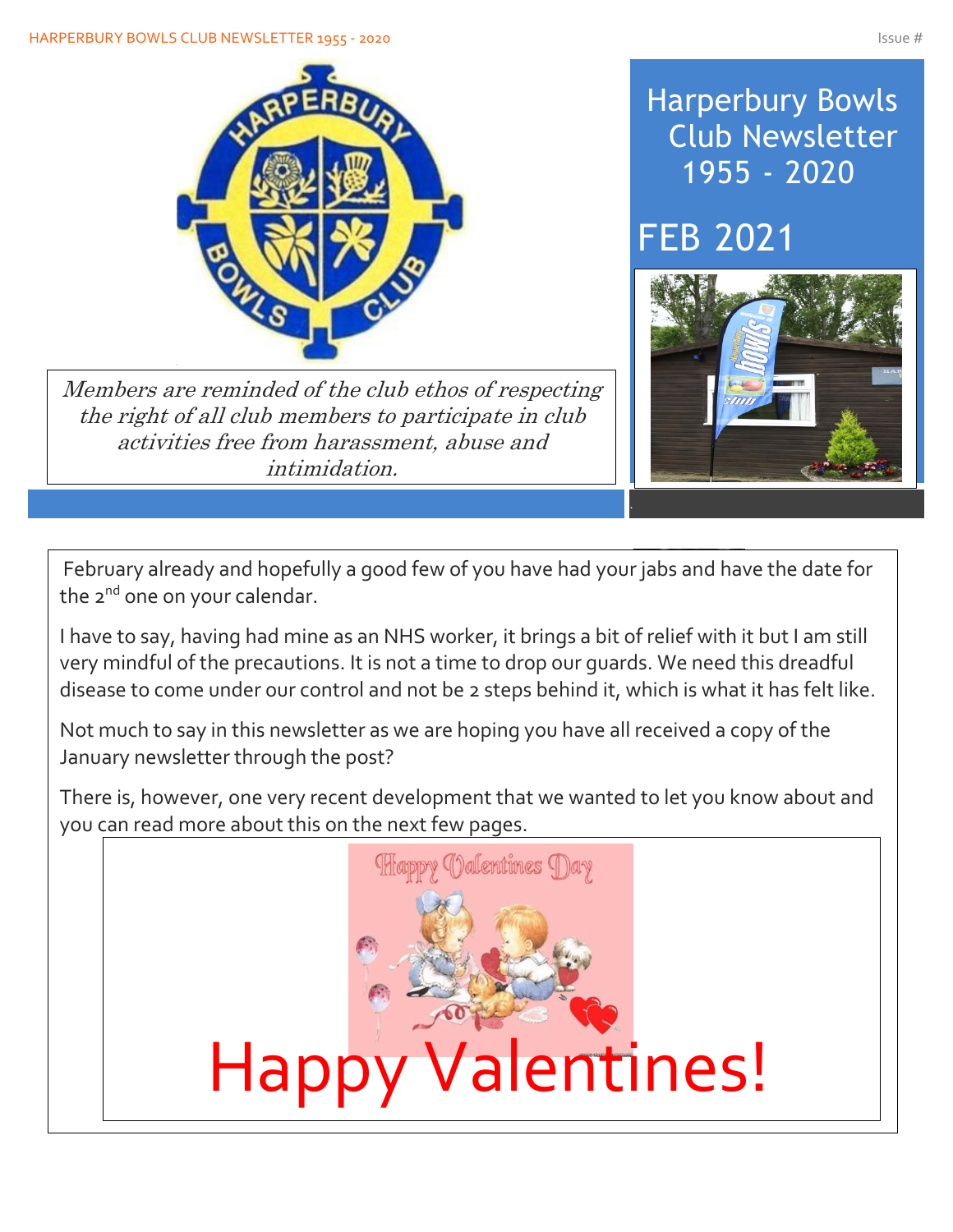## Supporting the NHS staff who work in Bowlers Green.

Í

The committee were approached recently by the NHS Health and Wellbeing Manager on behalf of staff working in Bowlers Green. She was on a quest to find some space away from the wards for her staff to take a proper lunch break.

The staff on the wards in Bowlers Green, which includes a Mother and Baby Unit for Mums with severe mental health problems from all over the UK, have to have PPE gear on all the time as do all NHS staff during this pandemic.

As you are all aware, all NHS staff are under considerable pressure supporting the population in many different ways all over the UK. Most NHS hospitals are fortunate enough to have an area where staff can go for a break, away from their ward where they can relax and take off their PPE for a short while. This is SO important for their mental health wellbeing to have a respite area as the pressures are sometimes immense. To be able to get away from that pressure for a break and take off the mask, visor and gloves etc and be able to relax and eat their lunch in an area where staff feel safe is where we come in.

The committee are supporting the request from the NHS manager to use the club for NHS staff lunch breaks during this pandemic. The club will be used between 10 – 4pm Monday – Saturday for the ongoing period that COVID restrictions are in place or until our bowls season starts or when it is deemed safe for bowls to take place.

The working party and green team, following discussions with the committee, have made plans and carried out some preparation to the club so that we can accommodate the NHS staff whilst they also safely carry out their work on the green etc.

A partition from the mens changing room to the wall by the kitchen door has been erected to provide a dedicated area for the green staff and the working party. This has been 'decorated' by Ken to welcome the NHS into our club house and looks great. NHS staff will not be permitted in this area and all cleaning and sanitising will be undertaken by the green team or work party members. The green team and work party will ensure that a register is kept at all times of members attending the club and ensure that social distancing is maintained whilst using this area. Access to this area will be by the key entry kitchen door only.